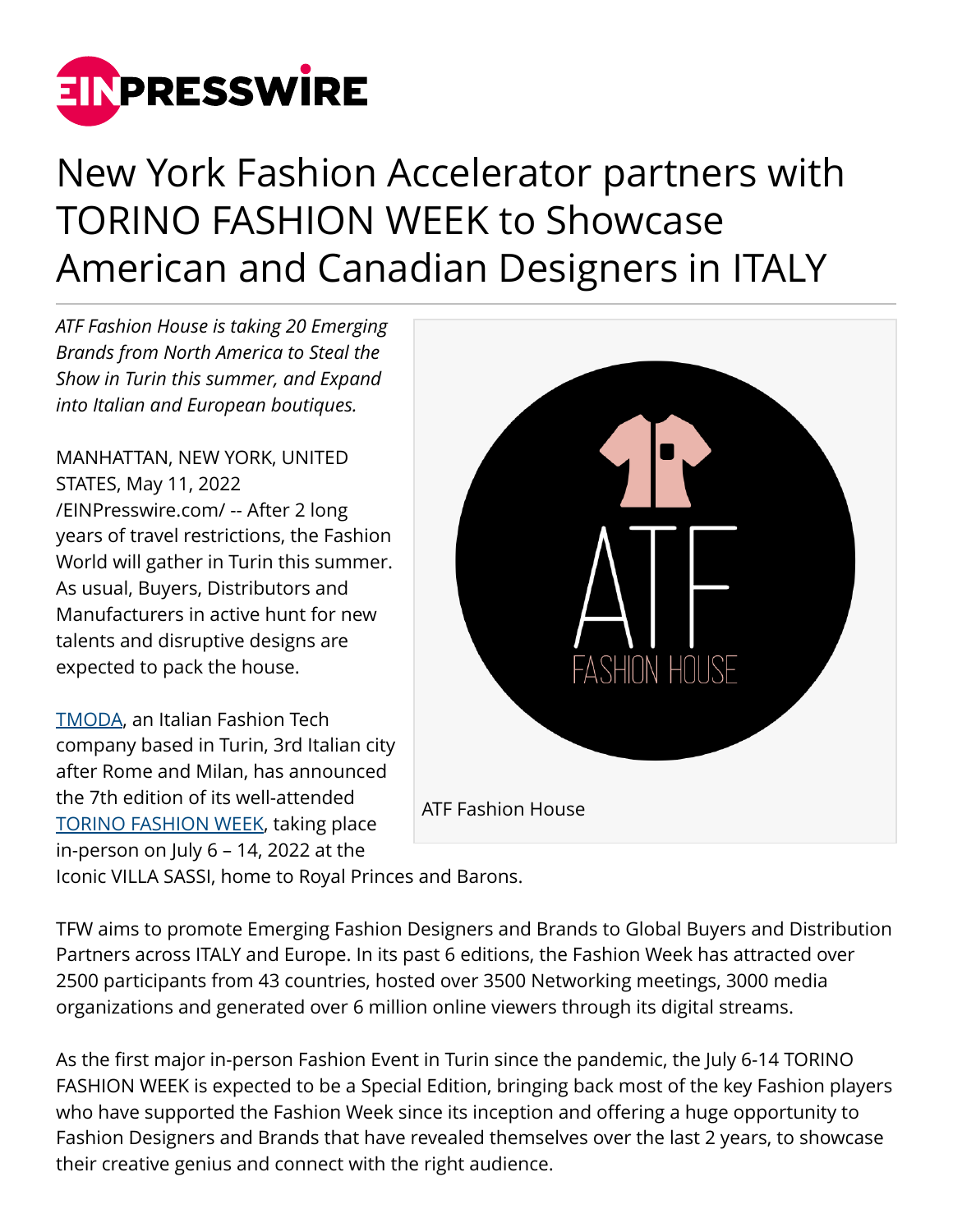ITALY is Europe's preferred Fashion or Vacation destination for most Americans. Opening its door to US Fashion, TMODA partnered with [ATF](https://appthefuture.com/fashion-house) [FASHION HOUSE,](https://appthefuture.com/fashion-house) the New York Consumer Accelerator owned by the VAL NZHIE Family Investment Office, to select 20 Fashion Designers and Brands from North America, suitable to present at TORINO FASHION WEEK on July 6-14, 2022.

"Designers are like Entrepreneurs – Big dreamers with honorable missions that may change the way we live or dress for generations to come.



ATF Fashion House | Torino Fashion Week

Unfortunately, most of them lack the structural strategy and orientation to go from a mission to a thriving business with substantial recurrent revenues and a clear expansion roadmap. That's where we come in, and when you think Fashion, you think ITALY" said Val Nzhie, CEO, ATF

## ££

This is truly an amazing opportunity to connect Italian and American Fashion Professionals. TFW has been for years a win-win bridge that helps unleash the inevitable growth of talented designers." *CLAUDIO AZZOLINI, Founder, TORINO FASHION WEEK* Fashion House.

ATF Fashion House targets Fashion Creators with Inspiring Life Story or Impact-based Design, with the ambition to expand their Brands across ITALY and Europe, and gain cross-border awareness and notoriety. To participate at TORINO FASHION WEEK, Fashion Designers and Brands may apply at: <https://appthefuture.com/fashion-house>

## About the 2022 TORINO FASHION WEEK TFW 2022 is a 10-day long Fashion Week welcoming the World of Fashion in Turin, Italy (Fashion Designers, Brands, Buyers, Distributors, Retailers, Stores, Manufacturers, Tech

Fashion companies, Vendors). The event hosts 7 days of Fashion Shows, 3 days of One-on-One Networking Meetings and a series of Networking Cocktail Parties across various venues in the city. It is a tremendous opportunity for Emerging Designers and Brands to "Be Seen and Meet the Right People" at a fraction of what most fashion events charge.

## About ATF FASHION HOUSE

ATF Fashion House is a New York based Consumer-Focused Accelerator owned by the VAL NZHIE Family Investment Office. ATF Fashion House supports the global growth of Emerging Fashion Designers and Brands through its innovative technology platforms, its robust roster of Fashion